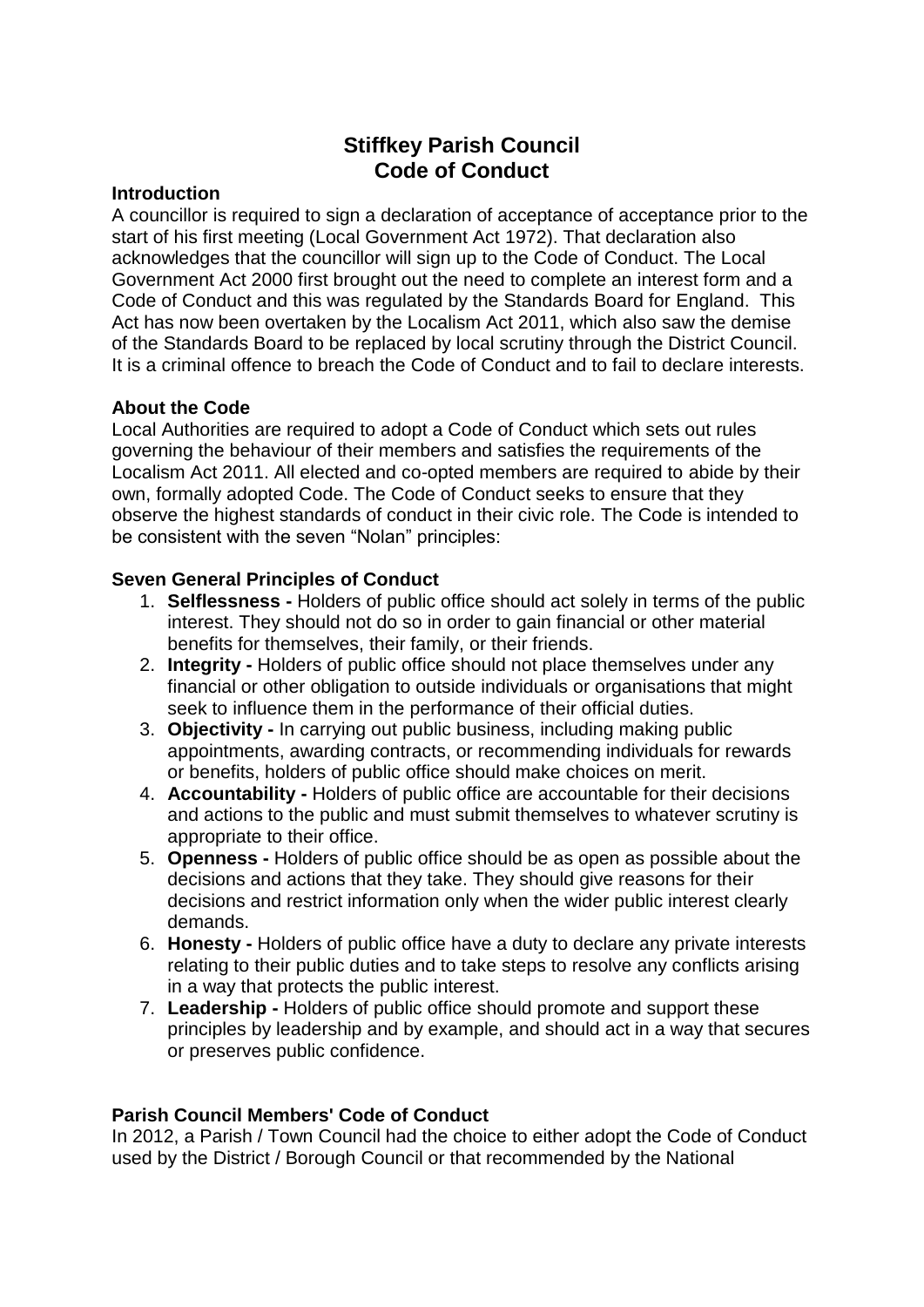Association of Local Councils. Stiffkey Parish Council has agreed to adopt the Code of Conduct implemented by NNDC.

### **How it works - completing an Interests Form**

An interest's form must be completed within 28 days of the member holding office. This includes details relating to property and land in the district and work and business. These interests are known as Disclosable Pecuniary Interests (DPI). The form should also include interests relating to club membership and other local interests. The form, once signed, is given to the Clerk who then forwards a copy to NNDC for posting on their website. Members should then keep that interest form up to date. There is no need for a member to declare a DPI at a meeting provided it is on the Interests Form, however best practice suggests it is good to declare this interest at the start of the meeting or at a time when it might come up in discussion. However that member may apply for a dispensation to talk and even vote on an item on which he has a DPI, provided the member has requested that dispensation in advance of the meeting and to the Clerk. There is an item at the start of the meeting for disclosure of all interests and requests for dispensations. The Council as a Corporate Body considers any such requests.

### **How it works - pecuniary interests in matters considered at meetings**

Section 31 of the Localism Act 2011 sets out what a member must do if he or she has (and is aware that he or she has) a DPI in a matter which is to be considered or is being considered at a meeting at which the member is present. Section 31 applies to all councillors and to the very few co-opted members of committees who are not councillors but who are allowed (by law) to vote on certain committee decisions. A DPI is an interest of **either** the member or co-opted member o**r** the member's or coopted member's spouse or civil partner. There are national rules relating to disclosable pecuniary interests as laid down in Chapter 7 of the Localism Act 2011 [www.legislation.gov.uk.](http://www.legislation.gov.uk/) In consideration of the Nolan Principles outlined above, a member should also disclose an interest (although not a DPI) where a member of the public might consider that that member could be influenced in any decision they may make.

### **How it works - granting a dispensation**

.

So, in what circumstances may a dispensation be granted to a member to remove from that member the prohibition on taking part in a discussion and or a vote on a matter in which he or she has a disclosable pecuniary interest? Section 33 says that a relevant authority (which, for our purposes, means the parish council) may grant a dispensation relieving the member from either or both of the restrictions in section 31(4) in cases described in the dispensation. But, it may only do so in response to a written request made to the clerk by the member concerned. In the case of a parish council, it may grant a dispensation under section 33 only if, after having had regard to all relevant circumstances, it considers that:

 without the dispensation, the number of members or co-opted members prohibited from participating in any particular business would be so great a proportion of the body transacting the business as to impede the transaction of the business; or